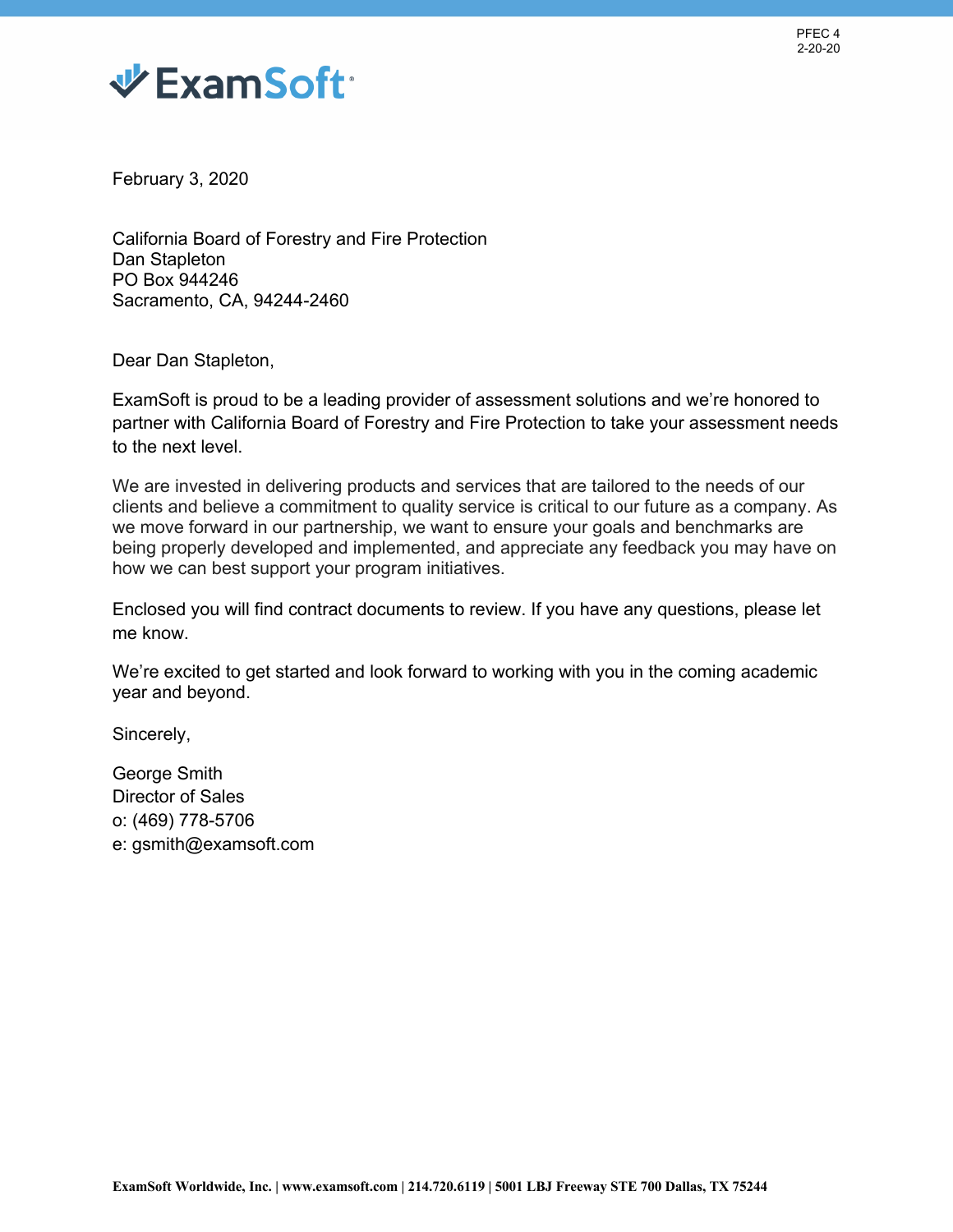# **Master Services Agreement ExamSoft Worldwide Incorporated**

 THIS MASTER SERVICES AGREEMENT (the "**Agreement**") is entered into as of **February 3, 2020**  (the "**Effective Date**") by and between **ExamSoft Worldwide, Inc.**, ("**ExamSoft**") a Delaware corporation, having its principal place of business at 5001 LBJ Freeway, Suite 700, Dallas, TX 75244, USA, and **Office of Professional Foresters Registration**, the undersigned client ("**Client**") located at , Sacramento, CA , USA.

### **RECITALS**

 WHEREAS ExamSoft is in the business of providing certain services, access to and use of a proprietary ExamSoft portal, as well as software products and consulting services for use and to assist in assessment taking, authoring, administration, proctoring scoring and recording; and

 WHEREAS Client is an educational institution or professional licensing organization that administers assessments as part of its business; and

 WHEREAS Client wishes to obtain a license to use Service(s) (as defined below), and ExamSoft is willing to grant such license on the terms and conditions set forth below.

 NOW THEREFORE, in consideration of the mutual promises and covenants contained in this Agreement and for other good and valuable consideration, the parties hereby agree as follows:

### **AGREEMENT**

- 1. **Definitions.** As used herein, the following capitalized terms shall have the meanings set forth below:
	- 1.1 "**Affiliated Entity**" The term "Affiliated Entity" as used herein shall mean any educational institution that directly or indirectly is controlled by or is under common control with Client, and uses the Client's resources, name or identity.
	- 1.2 "**Aggregate Data**" The term "Aggregate Data" as used herein shall have the meaning ascribed to it in Section 3.2(e).
	- 1.3 "**Assessment Administration**" The term "Assessment Administration" as used herein shall mean assessment administration, authoring, proctoring, scoring and recording of assessments using the Services.
	- 1.4 "**Claim**" The term "Claim" as used herein shall have the meaning ascribed to it in Section 9.6.
	- 1.5 "**Client**" The term "Client" as used herein shall mean the undersigned Client as identified above and any Affiliated Entity of the Client specifically named in an Exhibit A attached hereto.
	- 1.6 "**Consulting Services**" The term "Consulting Services" as used herein shall have the meaning ascribed to it in Section 4.
	- 1.7 "**Disclosing Party**" The term "Disclosing Party" as used herein shall have the meaning ascribed to it in Section 3.6.
	- 1.8 "**Documentation**" The term "Documentation" as used herein shall mean the electronic documentation for technical and use requirements for Service available through the Site.
	- 1.9 "**EULA**" The term "EULA" as used herein shall have the meaning ascribed to it in Section 3.3.
	- 1.10 "**Exam Taker**" The term "Exam Taker" as used herein shall mean any of Client's examinees who: installs any portion of Software application portions of the Service on personal computer equipment; downloads at least one assessment; or utilizes Software application portions of the Service to take an assessment on equipment provided by Client, or an examinee who takes an assessment manually using paper but whose test results are later input into Service for processing and analysis by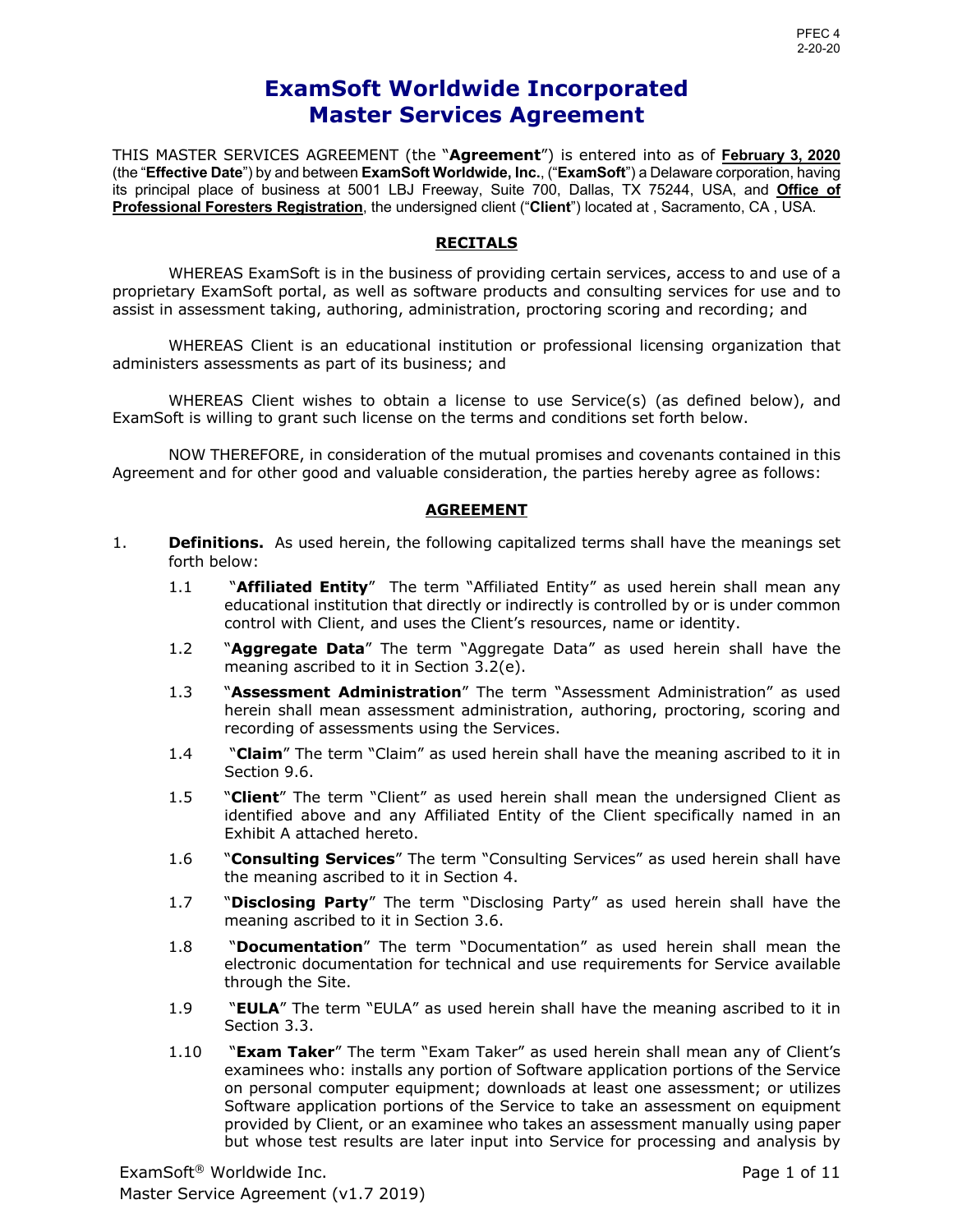Client, or an examinee whose performance is otherwise assessed using Service (e.g. with rubrics).

- 1.11 **"Exhibit A**" The term "Exhibit A" shall refer to the ordering document, setting forth certain commercial terms for the provision of Services hereunder, and may be styled, "Exhibit A", "Order Form", "Ordering Document", "Statement of Work", "Work Order".
- 1.12 "**Feedback**" The term "Feedback" as used herein shall have the meaning ascribed to it in Section 7.
- 1.13 "**Indemnitee**" The term "Indemnitee" as used herein shall have the meaning ascribed to it in Section 9.6.
- 1.14 "**Key Administrator**" The term "Key Administrator" as used herein shall mean a Client designated ExamSoft point of contact, tasked with receiving updates and other information from ExamSoft, and directing questions to ExamSoft, having top level access rights to the Portal Services.
- 1.15 "**Portal Services**" The term "Portal Services" as used herein shall mean those Services accessible to Users through the User Portal.
- 1.16 "**Privacy Policy**" The term "Privacy Policy" as used herein shall have the meaning ascribed to it in Section 3.2(l).
- 1.17 "**Product"** The term "Product" as used herein shall mean the software applications that ExamSoft provides to Client and End Users, as applicable, by the Product Access Services, and as more fully described in the Product Specifications.
- 1.18 "**Product Access Service**" The term "Product Access Service" as used herein shall mean ExamSoft's provision to End Users of the Software, Products and Systems as provided herein.
- 1.19 "**Product Specifications**" The term "Product Specification" as used herein shall have the meaning ascribed to it in Section 9.1.
- 1.20 "**Receiving Party**" The term "Receiving Party" as used herein shall have the meaning ascribed to it in Section 3.6.
- 1.21 "**Services**" means the Systems, Software. Product Access Service or Consulting Services, and associated services, as applicable, that ExamSoft provides Client to enable Client to engage in Assessment Administration
- 1.22 "**Service Period**" means the intervals established by ExamSoft and Client to which Service and invoicing may be tied.
- 1.23 **"Site"** means the ExamSoft website and unique User Portals that ExamSoft makes available to Client and Users from time to time to access to and use certain portal enabled Services in accordance with the terms hereof.
- 1.24 "**Software**" The term "Software" as used herein shall mean the proprietary software belonging to ExamSoft and/or its licensors, including those software modules set forth in Exhibit A, and any and all updates and enhancements thereto provided by ExamSoft pursuant to this Agreement.
- 1.25 "**Systems**" The term "Systems" as used herein shall mean the hardware and software platforms, owned, or used by ExamSoft and/or its licensors, in the course of providing the Services.
- 1.26 "**Term**" The term "Term" as used herein shall have the meaning ascribed to it in Section 8.1.
- 1.27 "**Test Data**" means information that ExamSoft collects from Exam Takers for the purpose of examination administration, including, but not limited to makes and models of computers used by Exam Takers, device identification number, types and versions of software used by Exam Takers, security and Software performance related information, and other assessment-related data.
- 1.28 "**User**" The term "User" as used herein shall mean a party to whom Client has permitted authorized access to the Services pursuant to the terms hereunder, and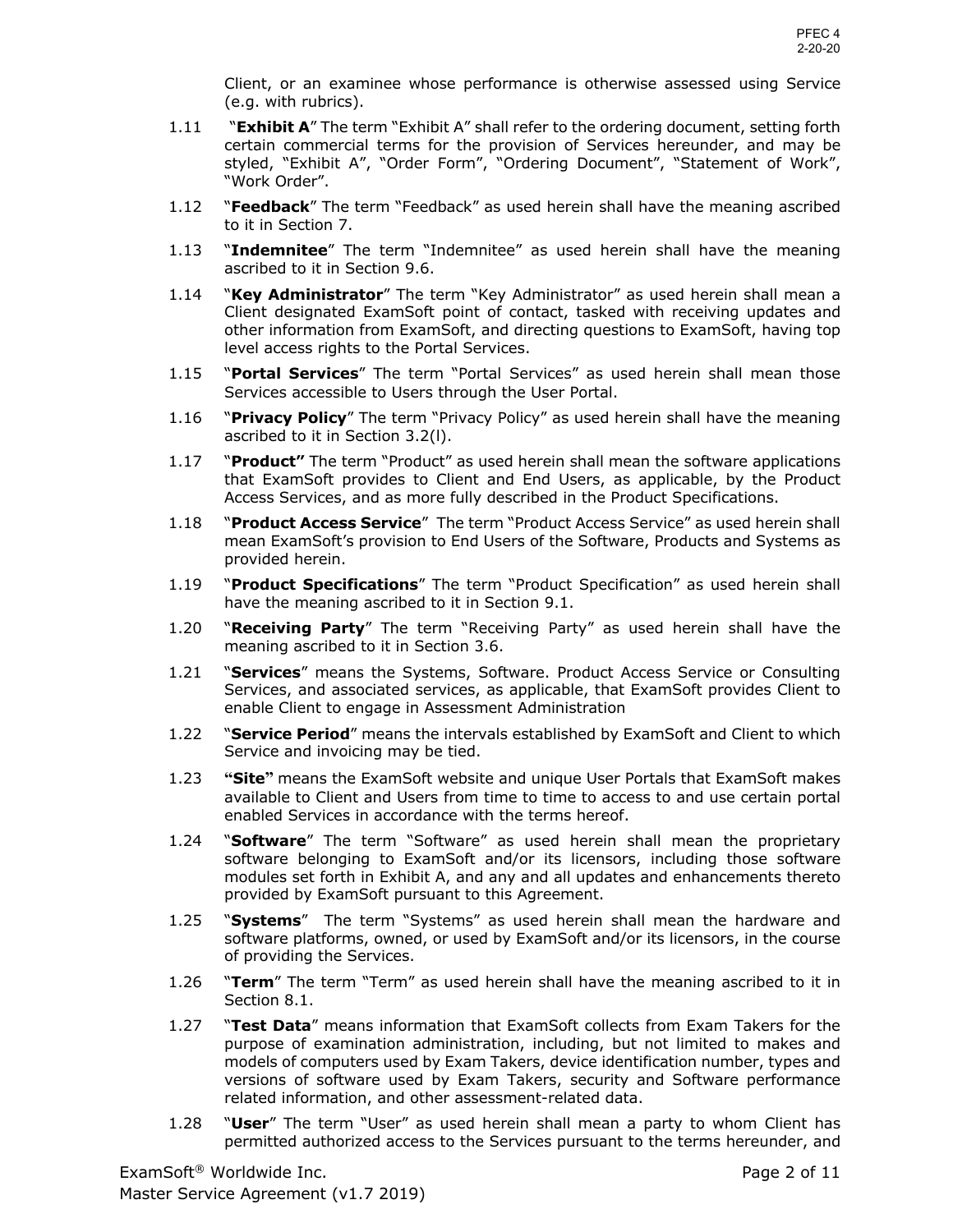includes Client Key Administrators, assessment managers and Exam Takers.

- 1.29 "**User Data**" means information that Users enter into the Software, including without limitation, personal data, assessment questions, answers, other assessment content, and all other data prepared or developed by Client in connection with the use of the Services, to the extent not containing or derived from ExamSoft Confidential Information.
- 1.30 "**User Documentation**" means the written instructions and specifications, user manuals, user guides, technical manuals, release notes, and online help files regarding use of the Service, and any other materials prepared in connection with any Service, correction, or enhancement, and shall include any updated versions as may be provided by ExamSoft from time to time (a) in the course of providing the Service; or (b) as part of an online tutorials or help files provided with the Service.
- 1.31 "**User Portal**" The term "User Portal" as used herein shall mean a unique webpage(s) on the Site that Client makes available to a particular User for access to and use of the Portal Services.
- 2. **Exhibit(s).** This Agreement includes the following Exhibits attached hereto:
	- 2.1 **Exhibit A.** Business Terms sets forth the business terms of this Agreement and any statutorily required appendices.

### 3. **License.**

- 3.1 **Grant of Rights.** Subject to the terms and conditions set forth herein, ExamSoft hereby grants to Client during the Term a non-exclusive, non-transferable, limited right, without right of sublicense, to:
	- (a) access, use and display the Product Access Services from the Site;
	- (b) access and use the Assessment Administration Services;
	- (c) display, manipulate, and print, where enabled, the User Data in the course of using the Services;
	- (d) access, use, display and print the applicable User Documentation solely in connection with the Portal Access Services;
	- (e) if applicable, permit Exam Takers to download and/or use the examinee testing Software only for the purpose of taking assessments;

 all foregoing only for Client's internal business purposes, not for re-sale and not for use by third parties (including without limitation, vendors, third-party contractors, consultants or agents) provided such internal business operations shall not include commercial time-sharing, rental, outsourcing, service bureau or similar use. For avoidance of doubt, Client shall not share Client user credentials with any third party without ExamSoft's prior written consent.

### 3.2 **License to Data**.

 For purposes of permitting ExamSoft to provide Services to Client, Client grants to ExamSoft and third-party vendors, if any, the perpetual, non-exclusive, worldwide, sub-licensable right and license to collect, copy, store, record, transmit, display, view, print or otherwise use User Data and Test Data solely to the extent necessary to:

- (a) provide the Service to Client and Exam Takers;
- (b) to use Client's or Users input into the Services provided during the course of using the Services;
- (c) improve or create new Service features or functionality;
- (d) create benchmarks assessing Client and client-based performance and Service utilization;
- (e) create aggregate and/or de-identified information (as defined by applicable

 Master Service Agreement (v1.7 2019) ExamSoft<sup>®</sup> Worldwide Inc. **Page 3 of 11** and the examSoft<sup>®</sup> Worldwide Inc.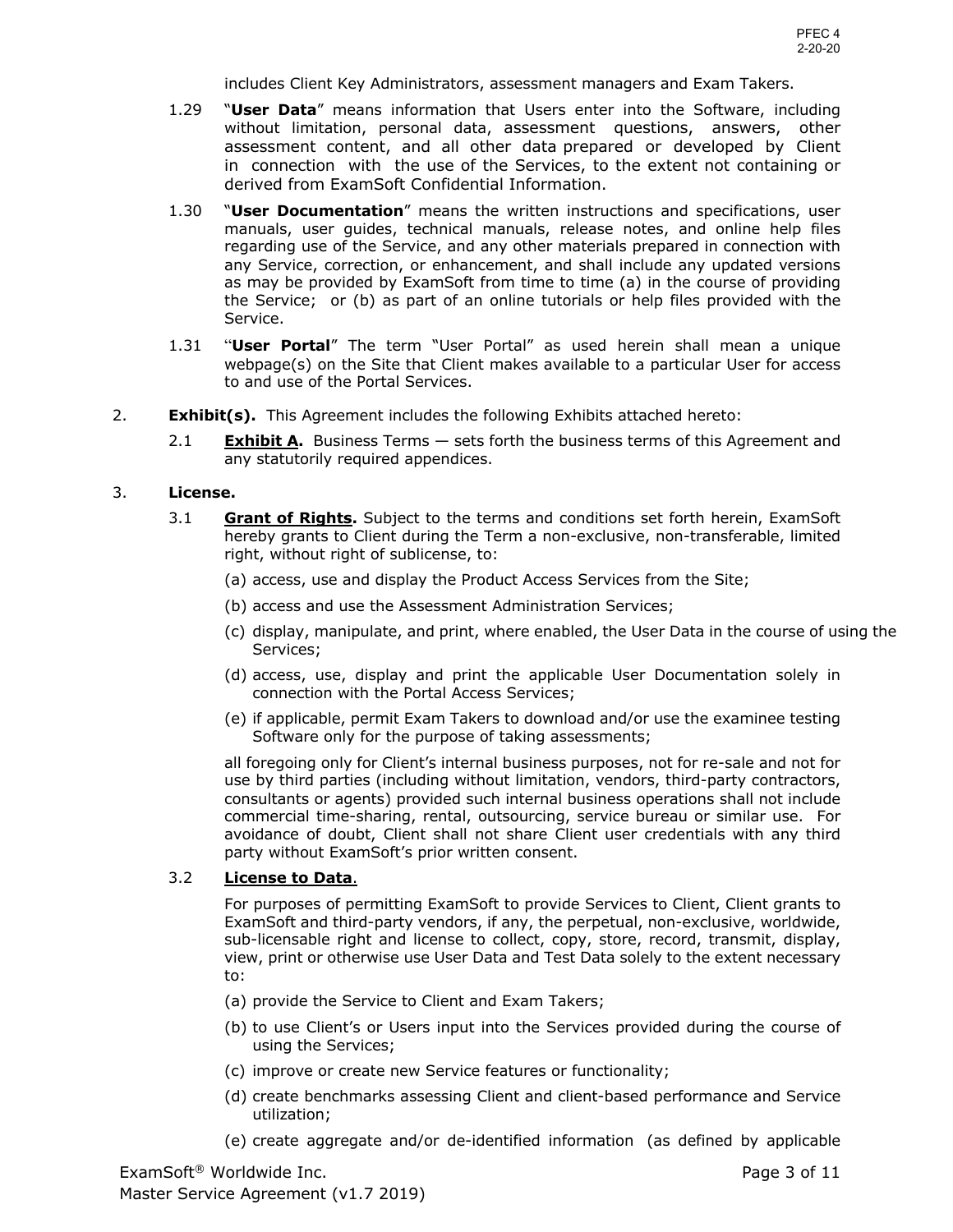### law) ("**Aggregate Data**");

- (f) use the Aggregated Data for purposes of improving the Services, or creating new Service offerings for its client base;
- (g) offer Client personalized suggestions based on Aggregate Data; or
- below) such as making disclosures to law enforcement pursuant an investigation. (h) engage in uses otherwise permitted by ExamSoft's Privacy Policy (as defined

 investigation. The license granted to ExamSoft in this Section 3.2 shall survive any termination of the Agreement.

 Client acknowledges and agrees that ExamSoft has the exclusive ownership of any Aggregate Data or De-Identified Data and the exclusive right to use Aggregate or De-Identified Data for any purpose so long as ExamSoft does not use or distribute any Aggregate or De-Identified Data in a way which identifies Client or any Exam Taker, or otherwise makes available non-de-identified User Data except as otherwise permitted by this Agreement.

Client acknowledges and agrees that:

- (i) User Data and information may be transferred outside of the United States or any other jurisdiction where Client and Users are located;
- (j) it is Client's obligation to (i) inform Users that Client will process User Data and other information pursuant to this Agreement and (ii) ensure that such Users have given Client any necessary consent as required by any applicable data protection legislation to permit ExamSoft to process this data;
- (k) Client shall have sole responsibility for the accuracy, quality, integrity, legality, reliability, appropriateness and copyright of all User Data and Client provided information regarding Client and Users;
- (l) ExamSoft's collection, use, and disclosure of personal User Data is described in its Privacy Policy, available at https://learn.examsoft.com/privacy-policy (as may be amended and/or updated from time to time, the "Privacy Policy").
- 3.3 **Exam Taker Use.** In order for Exam Takers to access and use the Exam Taker portion of the Software portion of the Services, the Exam Taker will be required in some instance to download or otherwise access the Portal Services on or from the Exam Takers own device(s). As a condition precedent to the Exam Taker accessing and using these Services, the Exam Taker will be required to review an End User License Agreement ("**EULA**") containing the terms pursuant to which the Exam Taker must use the Services, and assent to these terms access to the Exam Takers, for purposes of Service quality, support, account control, quality control, and assessment-related assistance, Exam Taker will be required to consent to ExamSoft's collection of Test Data. Client acknowledges that these requirements are a condition precedent to Exam Takers accessing and using the Exam Taker portion of the Services, and agrees to provide ExamSoft reasonable assistance in the processing of onboarding Exam Takers through an electronic acceptance process. In the course of providing use and for use of the Services.
- 3.4 **Intellectual Property and Trade Secrets.** ExamSoft owns and/or its licensors protected by international intellectual property laws and treaties. The parties agree that ExamSoft and/or its licensors shall retain all right, title and interest in the Services, including all copyrights, trademarks, service marks, trade secrets and any patent or other intangible rights associated with any improvements, modifications, Client's license grant in Section 3.2 above)), now existing or developed by ExamSoft and/or its licensors. Client acknowledges that as between ExamSoft and Client, ExamSoft owns the Services, and, in addition, that the Services contain confidential proprietary techniques and ExamSoft's confidential trade secret information. All own the Services, including without limitation, the Software, and the Services are or derivative works related to Services (including Aggregate Data (subject to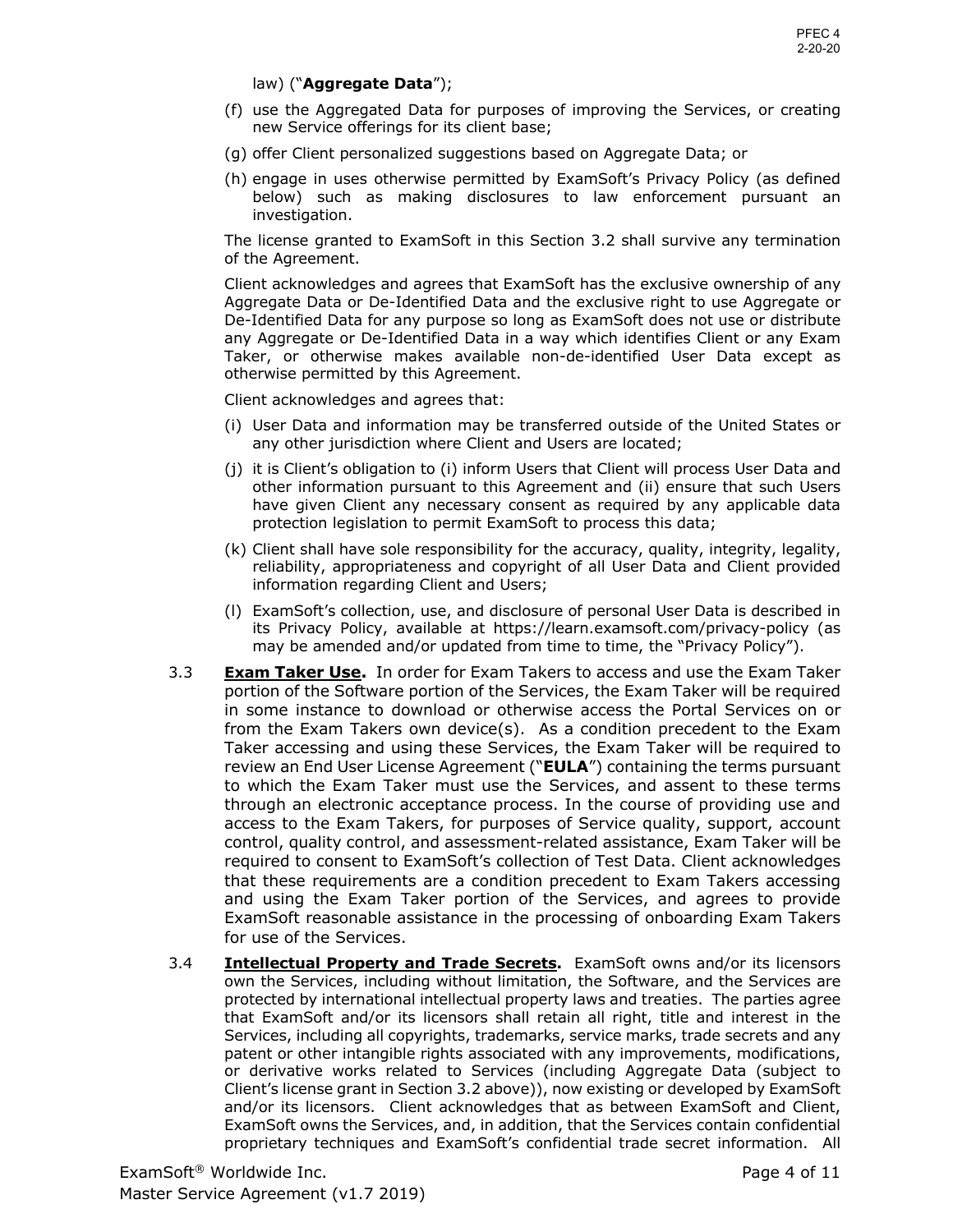rights not granted to Client herein are specifically retained by ExamSoft.

- 3.5 **Ownership of Data.** As between ExamSoft and Client, Client retains all right, title and interest in User Data and Test Data. ExamSoft makes no claims of authorship or ownership of User Data, and shall only collect, use, and disclose User Data and Test Data as permitted by this Agreement. However, any intellectual property and/or other proprietary right that is conceived, discovered, created, or developed from ExamSoft's Confidential Information will be owned exclusively by ExamSoft.
- 3.6 **Confidential Information.** The term "**Confidential Information**" shall mean any and all information that is disclosed by a party ("**Disclosing Party**") to the other party ("**Receiving Party**"), whether verbally, electronically, visually or in a written or other tangible form, and shall include any information that is identified as, or which should be reasonably understood to be, confidential or proprietary including, but not limited to, Software, the Documentation, trade secrets, patented or copyrighted information, computer programs, user interfaces, software specifications, passwords, know-how, formulas, data, inventions, algorithms, techniques, processes, product information, product pricing, market and sales information, marketing plans, strategies, business models, future business plans, forecasts, capitalization and financing information, training materials and customer lists. The Receiving Party shall keep the Disclosing Party's Confidential Information in strict confidence and shall not disclose it to any third-party except as otherwise allowed by this Agreement. The confidentiality provisions in this section shall not apply to any information that (a) is or becomes generally known to the public without a violation of this Agreement, or (b) is required to be disclosed by law or court order, provided that in such event the Receiving Party shall provide prompt order or other appropriate remedy and, in the event that such protective order or other remedy is not obtained, then the Receiving Party agrees to furnish only that portion of the Confidential Information that it is legally required to disclose. notice to the Disclosing Party so that the Disclosing Party may seek a protective
- 4. **Consulting Services.** From time to time during the Term hereof, ExamSoft may offer, and Client may purchase consulting services ("**Consulting Services**"), more fully described in a Work Order or Exhibit A, in both cases, being mutually executed by the parties.
- 5. **Administration and Support.** Upon receipt of the initial payment listed in Exhibit A, ExamSoft will provide the following:
	- 5.1 **Administration.** ExamSoft shall provide Internet-based pages on the Site for Client's use in assessment and program administration. Client shall assign one or more Key Administrators to serve as ExamSoft's primary point(s) of contact with Client on Software related issues who will have password-protected access to the User Portal. Client shall maintain, and shall instruct its Users to maintain, the confidentiality of these passwords and shall be responsible for their security. If there is a breach of security through Client's account, then Client shall immediately inform ExamSoft of such breach, in no event making such notification later than 48 hours after Client becomes aware of or suspects such breach. Client may request that ExamSoft change or cause to be changed any affected password as applicable.

## 5.2 **Support.**

- a. Client shall use best efforts to follow all ExamSoft's instructions and guidelines to facilitate proper use of the Services.
- b. Client's Key Administrator will receive technical support from ExamSoft during the term of the Agreement.
- c. As indicated on Exhibit A, ExamSoft shall provide reasonable technical support to Client's Exam Takers and/or instructors/staff via telephone and electronic mail during ExamSoft's usual business hours.
- d. ExamSoft will make reasonable commercial efforts to correct errors or malfunctions in Software reported to ExamSoft by Client that cause Software not to perform substantially in accordance with the Documentation.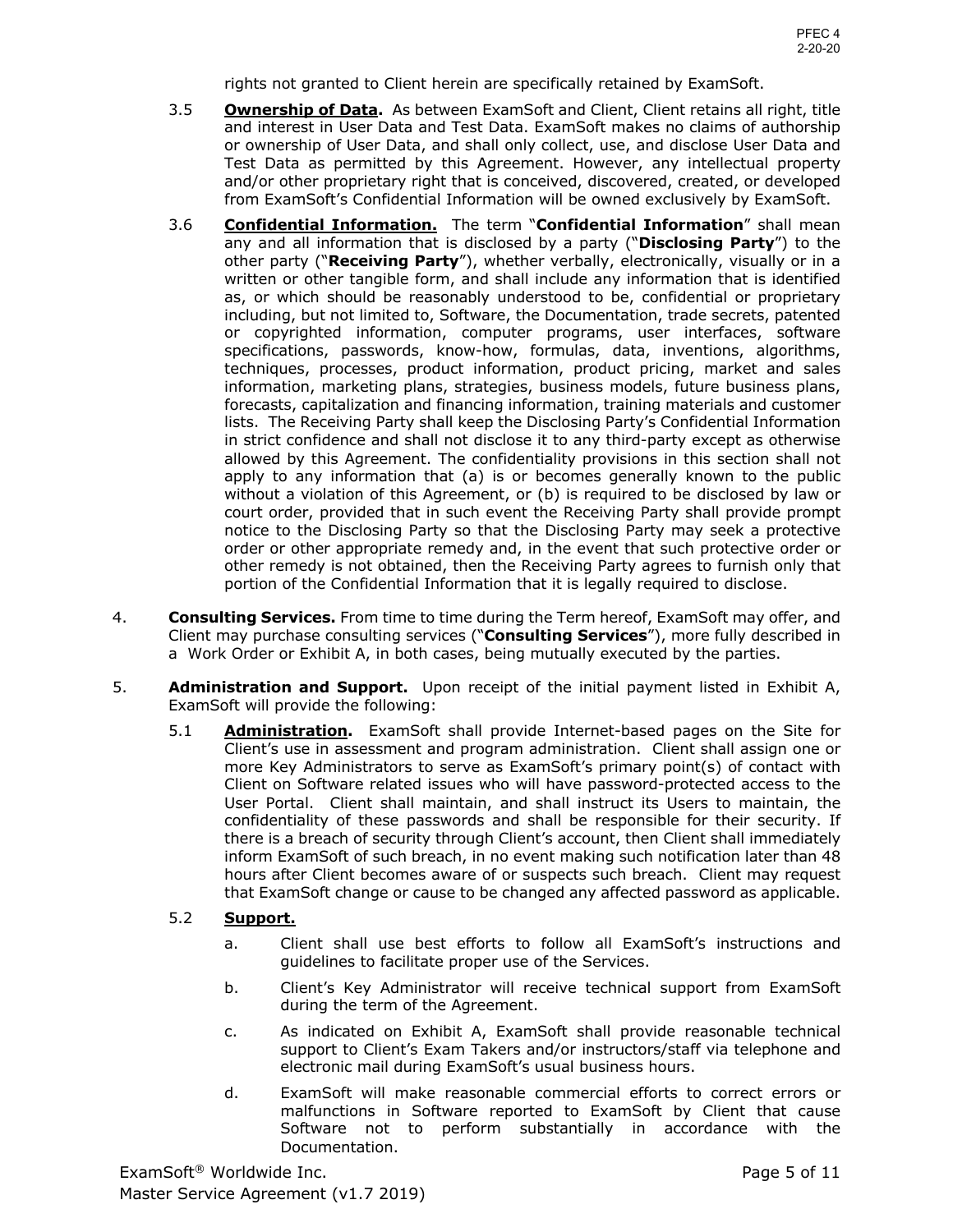- e. ExamSoft will make available to Client those updates and enhancements to Software that ExamSoft generally makes available to its Clients who purchase the same Software at no additional charge.
- **Payments.**  ExamSoft the license fees listed in Exhibit A. 6. **Payments.** In consideration for the licenses granted hereunder, Client agrees to pay to
- 7. **Feedback.** Client may provide ExamSoft with feedback about Client's experience with Services and the performance thereof, including but not limited to errors in Software, Documentation (the "**Feedback**"). ExamSoft will not be obligated to implement any suggestions or correct any errors in Services except as otherwise provided herein. ExamSoft may elect, in the exercise of its discretion, to use Feedback in providing or improving the Services in any manner it reasonably elects. Client hereby assigns all right, title and interest worldwide in and to the Feedback and the intellectual property rights therein to ExamSoft. Client shall assist ExamSoft, at ExamSoft's request and and any ideas, suggestions, modifications and the like regarding Services and expense, in perfecting and enforcing such assignments.

### 8. **Term and Termination.**

 8.1 **Term.** This Agreement shall commence on the Effective Date and, unless otherwise terminated, continue in full force and effect for so long as Client has purchased Services pursuant to a then executory Exhibit A (the "**Term**").

## 8.2 **Suspension for Non-payment of Fees**.

- a. ExamSoft reserves the right to suspend Client's access to and/or use of the Service where any Fee for which payment is due, remains unpaid 30 days after ExamSoft sends Client written notice of delinquency. Client agrees that ExamSoft shall not be liable to Client, or to any third party, including any Exam Taker, for any suspension of the Services resulting from Client's non-payment of Fees.
- b. Client agrees that ExamSoft, with reasonably contemporaneous telephonic or electronic mail notice to Client, may suspend Client's or any User's access to the Service if ExamSoft reasonably believes that Client's or any User's use of the Service is causing immediate and ongoing financial, physical or reputational harm to ExamSoft or others (including ExamSoft's clients). ExamSoft will use commercially reasonable efforts to assist Client to resolve the issues causing the suspension of Service. Client agrees that ExamSoft will not be liable to Client or to any third party, including any Exam Taker, for any suspension of the Service under the circumstances described in this Section.
- Section.<br>8.3 **Use of Services Beyond Termination Date**. In the event the parties have not renewed the Services beyond the term set forth in an Exhibit A, but Client elects to continue to use the Services, ExamSoft reserves the right to permit Client to continue to access and use the Services pursuant to the terms of this Agreement for a period not to exceed 90 days; provided however, ExamSoft shall increase the then current Fees for such period, and Client shall pay such increase, in an amount equal to 120% of such then current Fees, or such other amount as may be set forth in the then current Exhibit A.
- 8.4 **Termination or Suspension Due to Third Party Service Provider**. In the event ExamSoft's ability to provide the Services is dependent upon a third-party provider of services, either used by ExamSoft or Client (in each case, "**Third-Party Services**"), and that third-party is unwilling or unable to provide the Third Party Services, ExamSoft reserves the right to terminate that particular Service by written notification to Client (which notification, notwithstanding Section 10.1, may be delivered by telephone or electronic communication), or suspend the affected Service until such time as the third-party service provider becomes capable or willing to provide the Third-Party Services.
- 8.5 **Termination for Breach.** If either party is in material breach of this Agreement,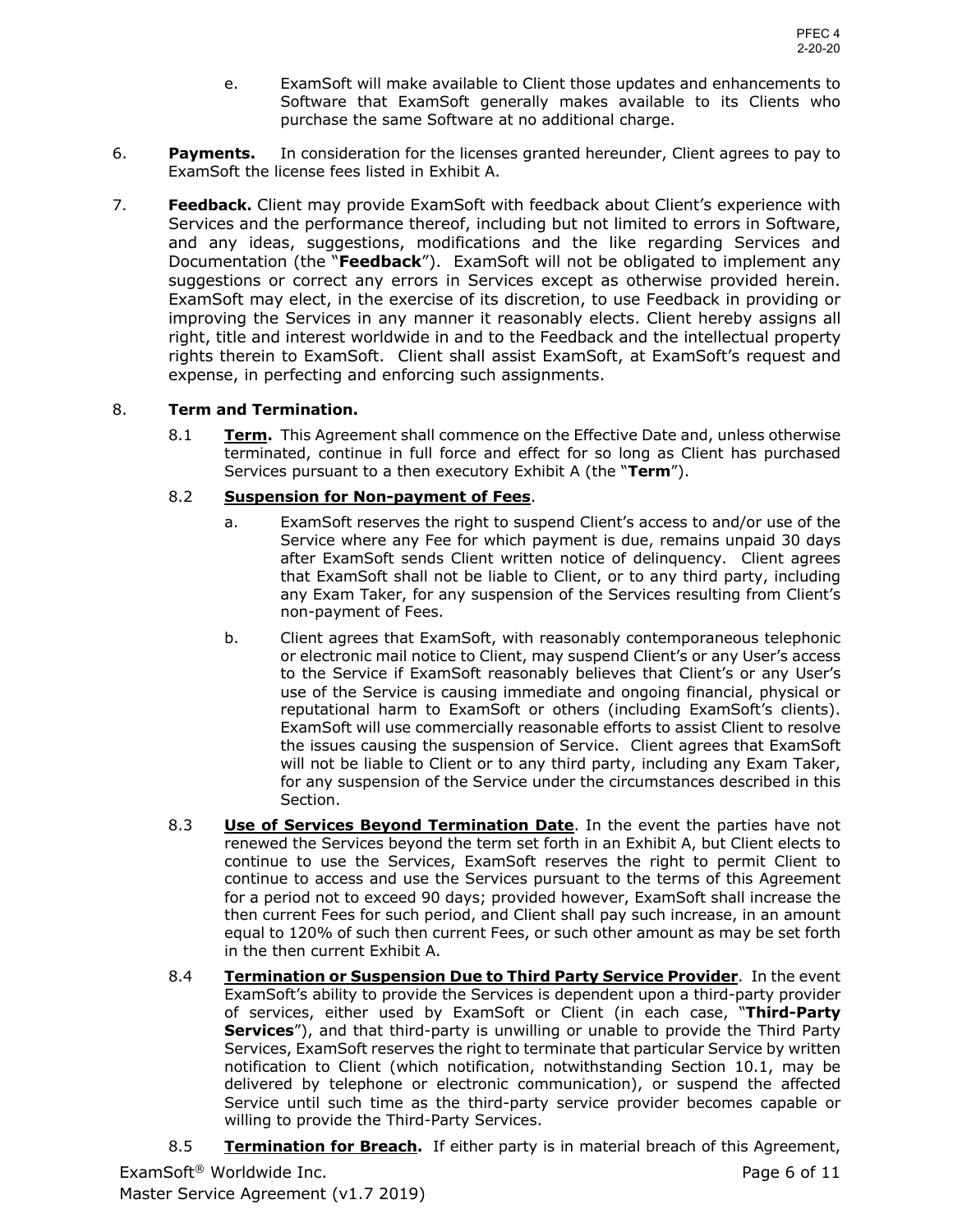and fails to cure such breach within thirty (30) days after written notice thereof, the non-breaching party may terminate this Agreement by subsequent written notice to the breaching party.

- 8.6 **Mutual Agreement of Parties.** Upon mutual agreement by the parties, this Agreement may be terminated at any time provided that the terms of the termination are memorialized in writing and signed by both parties. Except as set forth in Section 8.2, 8.3, 8.4 or 8.7, neither party may unilaterally terminate the Agreement for convenience.
- 8.7 **Immediate Right of Termination.** ExamSoft shall have the right to immediately terminate this Agreement by giving written notice to Client if Client or any of its Users does or attempts to do any of the following:
	- a. Decodes, decompiles, reverse engineers, merges, modifies, translates, attempts to defeat or disable Software, or otherwise alters Software in any form; or
	- b. Reproduces, duplicates or copies Software or creates derivative works based on Software, transfers, resells or grants any other rights of any kind for any copy of Software; or
	- c. Uses Services for purposes of: (i) benchmarking or competitive analysis of Services; (ii) developing, using or providing a competing software product or service; or (iii) any other purpose that is to ExamSoft's detriment or commercial disadvantage;
	- d. Probes, scans, penetrates or tests the vulnerability of the Systems or breaches the Systems' security or authentication measures, whether actively or passively;
	- e. Impersonates or misrepresents ExamSoft, an ExamSoft employee, another user, or any other person or entity (including without limitation, by using email addresses associated with any of the foregoing);
	- f. Introduces any programs that contain viruses, worms, and/or Trojan horses or any other computer code, files, or programs designed to interrupt, destroy, or limit the functionality of the Systems;
	- g. Fails, within thirty (30) days, after receipt of written notice from ExamSoft, to immediately discontinue the distribution or use of software that infringes any copyright of ExamSoft; or
	- h. Uses the Services in any manner that breaches the terms of this Agreement or fails to follow the operating instructions provided by ExamSoft; or
	- i. Fails, within thirty (30) days, after receipt of written notice from ExamSoft, to pay any license fees due and payable pursuant to this Agreement; or
	- j. On the occurrence of bankruptcy or insolvency of a party.
- 8.8 **Effect of Termination.** In the event of termination of this Agreement, all License Fees paid to ExamSoft shall be deemed non-refundable, all outstanding License Fees shall be immediately due and payable but Client shall have no obligation to pay ExamSoft for future periods, unless ExamSoft has terminated this Agreement for uncured breach by Client. Upon termination of this Agreement, Client will stop all use of Services and return to ExamSoft or destroy all copies Confidential Information in Client's possession or control.
- 8.9 **Return of Data.** Upon request by Client within ninety (90) days after the termination of the Agreement, ExamSoft shall provide access to Services for the sole purpose of Client downloading User Data or Test Data using ExamSoft standard processes. After such 90-day period, ExamSoft will have no obligation to maintain or provide Client access to User Data or Test Data and may thereafter, unless legally prohibited, delete all of Test Data or User Data in ExamSoft's systems or otherwise in ExamSoft's possession or under its control. In the event of Termination, ExamSoft shall not use User Data or Test Data that is not deleted except as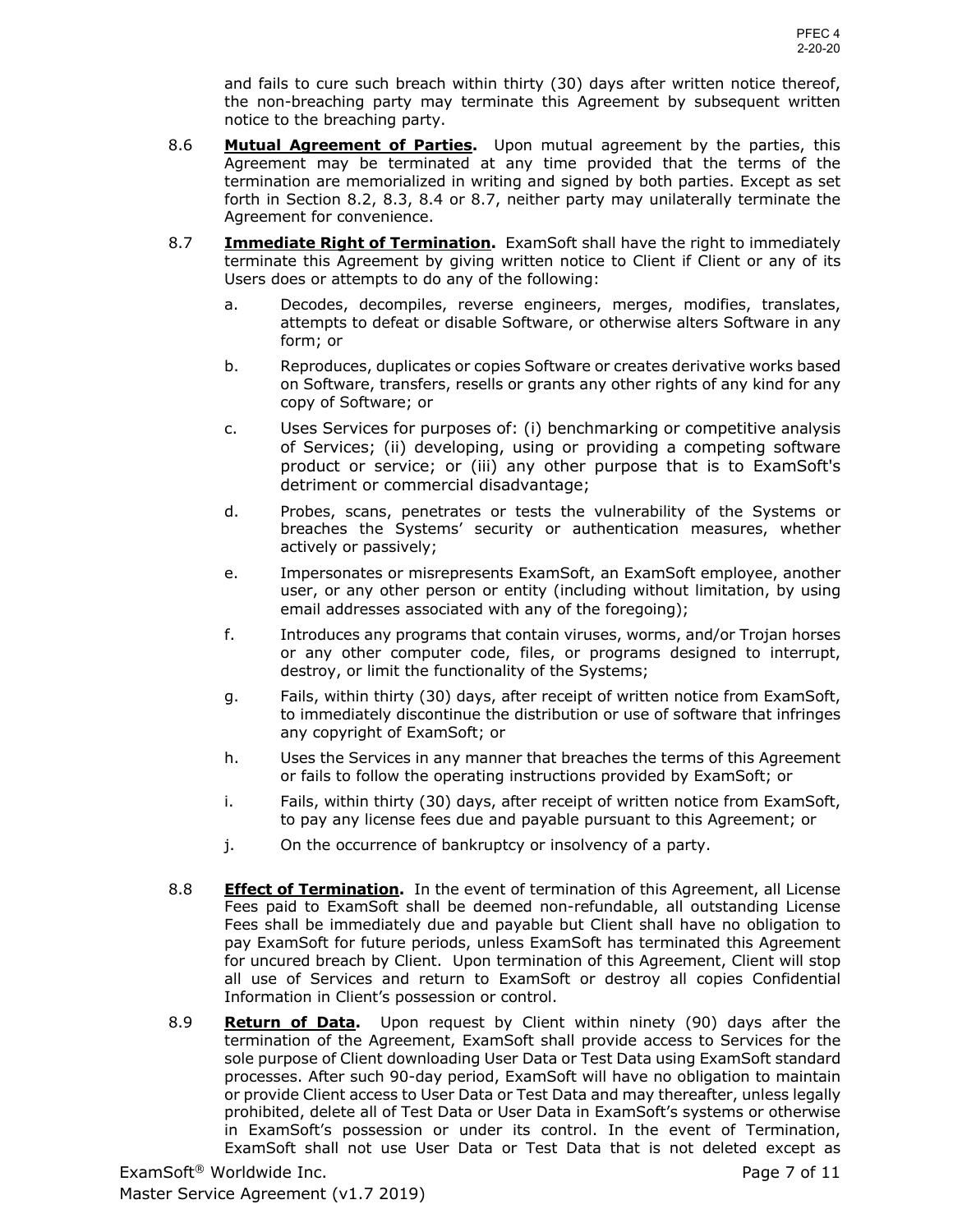otherwise permitted by this Agreement.

## 9. **Warranties.**

- 9.1 **Limited Warranty.** ExamSoft warrants to Client that for the term of this Agreement, Software will substantially conform to the Product Specifications found at https://examsoft.com/about/product-specifications ("**Product Specifications**"), if:
	- a. The Exam Taker operates the Software appropriately, and, properly follows all installation instructions and any recommendations of ExamSoft technical support staff;
	- b. Any computer running the Software is in proper working order;
	- c. The Exam Taker's computer complies with the minimum specifications set forth on the ExamSoft Internet site.

 ExamSoft may modify the Product Specifications from time to time where ExamSoft modifies or enhances Software functionality.

 If Software fails to conform to the foregoing warranty, ExamSoft, as its sole obligation, and Client's sole remedy will:

- a. use commercially reasonable efforts to correct the non-conformity, and to redeliver the corrected Software to Client; or
- b. Ching where ExamSoft cannot correct the non-conformity, refund to Client the Fee paid for the non-conforming Software.

 The foregoing shall be Client's sole and exclusive remedy for breach of warranty under this Agreement.

9.2 **Warranty for Consulting Services**. ExamSoft warrants that it will provide the Consulting Services in a good and workmanlike manner, using personnel with sufficient background, skill and experience to provide the Consulting Services as warranted in this Section.

 If the Consulting Services fail to conform to the foregoing warranty, ExamSoft, as its sole obligation, and Client's sole remedy, will:

- a. re-perform the non-conforming Consulting Service in a manner that conforms to the warranty; or
- b. where ExamSoft cannot re-perform non-conforming Consulting Service, refund to Client the Fee paid for the non-conforming Consulting Service<sup>1</sup>.

 The foregoing shall be Client's sole and exclusive remedy for breach of warranty under this Agreement.

- 9.3 **Conditions of Warranty.** The warranty set forth in this Agreement is conditioned upon Client and each User following all instructions and guidelines for proper Software use. Should Client operate Software inconsistent with any of ExamSoft's instructions, guidelines, notices for use, or provisions of this Agreement, any warranty given herein is void.
- 9.4 **Disclaimer of Warranty.** EXCEPT AS SET FORTH IN THIS AGREEMENT, EXAMSOFT DOES NOT MAKE AND HEREBY DISCLAIMS ANY EXPRESS OR IMPLIED WARRANTIES RELATING TO SERVICES, SYSTEMS, SOFTWARE OR THE ADMINISTRATION PAGE, INTEROPERABILITY, OR THE SUITABILITY OF SERVICES FOR CLIENT'S USE, AS WELL AS ANY ASSESSMENT RESULTS (IN AGGREGATE OR INDIVIDUALLY), INCLUDING BUT NOT LIMITED TO, WARRANTIES OF NON- INFRINGEMENT, MERCHANTABILITY OR FITNESS FOR A PARTICULAR PURPOSE, OR ANY WARRANTIES THAT MIGHT ARISE FROM A COURSE OF DEALING, USAGE OR

 Master Service Agreement (v1.7 2019)  $1$  Excluding any travel related expenses, and other billed consumables. ExamSoft<sup>®</sup> Worldwide Inc. **Page 8 of 11** and the examSoft<sup>®</sup> Worldwide Inc.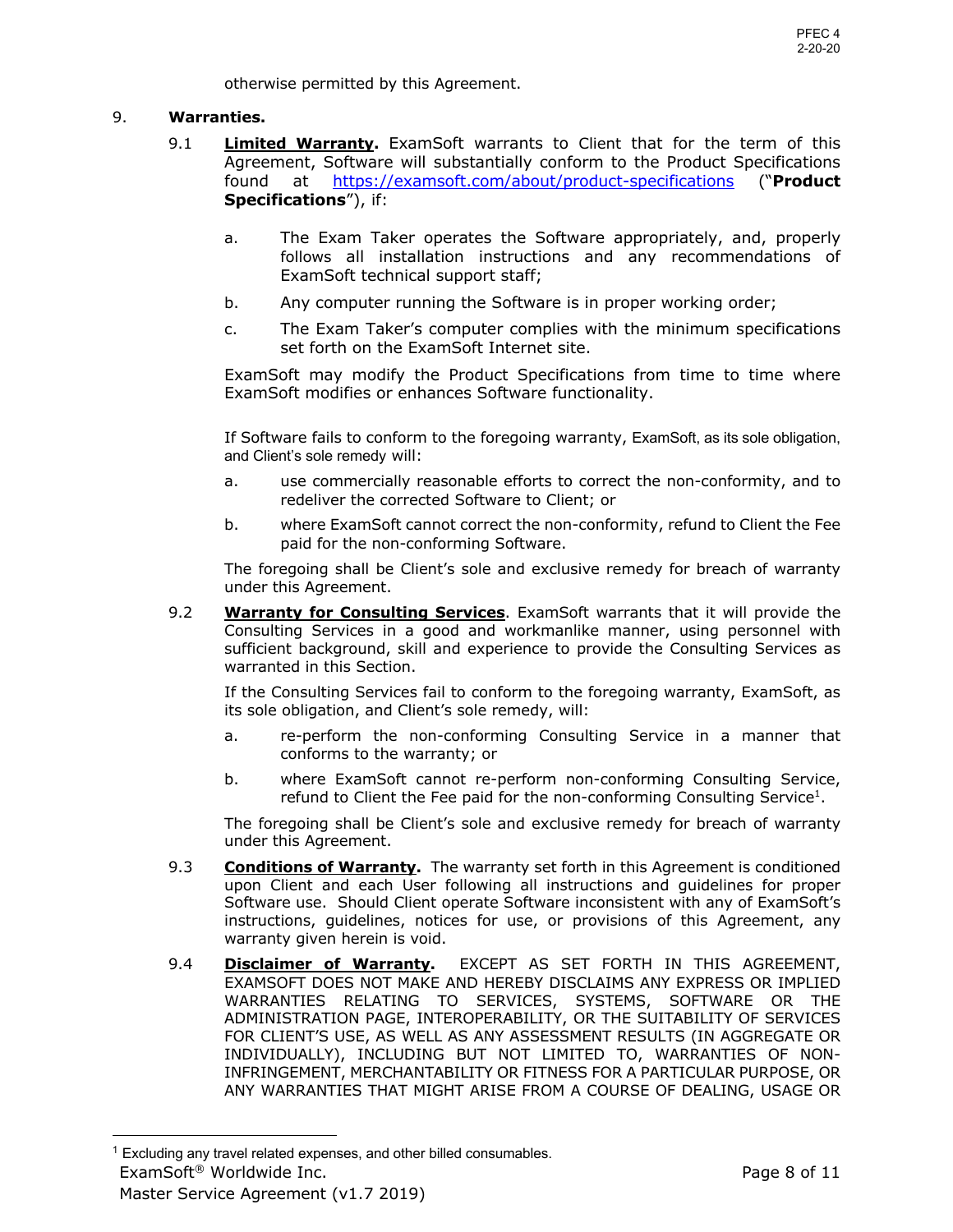#### TRADE PRACTICE.

- 9.5 **Limitation of Liability.** IN NO EVENT SHALL EITHER PARTY BE LIABLE TO THE OTHER PARTY OR ANY OTHER PERSON OR ENTITY FOR THE COST OF SUBSTITUTE GOODS, ANY SPECIAL, CONSEQUENTIAL, INCIDENTAL, INDIRECT, EXEMPLARY OR PUNITIVE DAMAGES, HOWEVER CAUSED, WHETHER FOR BREACH OF CONTRACT, WITHOUT LIMITATION, DAMAGES BASED ON LOSS OF PROFITS, DATA OR SAVINGS, LOST GOODWILL, REPUTATIONAL DAMAGE), AND WHETHER SUCH PARTY HAS BEEN ADVISED OF THE POSSIBILITY OF SUCH DAMAGES. THIS PURPOSE OF ANY LIMITED REMEDY PROVIDED HEREIN. EXAMSOFT'S MAXIMUM AGGREGATE LIABILITY FOR DAMAGES AND LOSSES ARISING OUT OF OR RELATING TO THIS AGREEMENT SHALL BE LIMITED TO THE TOTAL PAYMENTS MADE BY CLIENT (OR, IN THE CASE OF AN AFFILIATED ENTITY, BY SUCH AFFILIATED ENTITY) TO EXAMSOFT DURING THE TERM OF THE AGREEMENT, OR, WHERE RENEWED, THE TOTAL PAYMENTS MADE BY SUCH PARTY TO EXAMSOFT DURING THE THEN CURRENT RENEWAL TERM DESCRIBED IN EXHIBIT A. TORT, NEGLIGENCE, STRICT PRODUCT LIABILITY OR OTHERWISE (INCLUDING, BUSINESS OPPORTUNITY, BUSINESS LOSSES, LOST REVENUES, ANTICIPATED LIMITATION SHALL APPLY NOTWITHSTANDING ANY FAILURE OF ESSENTIAL
- 9.6 **Indemnity.** ExamSoft agrees to defend Client and Exam Takers ("**Indemnitee(s)**") against any third-party claims, actions or demands alleging that an Indemnitee's use of Software as provided in this Agreement infringes any copyrights, patents, trademarks or trade secrets of any third-party (a "**Claim**") and ExamSoft agrees to indemnify Indemnitee from the cost of such defense, any final award of damages by a court of competent jurisdiction, or any settlement amount and, subject to the terms of this Section, expenses incurred by an Indemnitee in connection with any such Claim (including reasonable attorney's fees) that any Indemnitee incurs prior to tendering to ExamSoft defense of any Claim. The foregoing obligations are contingent upon (a) an Indemnitee providing to ExamSoft prompt written notice of any such Claim, (b) Indemnitee permitting ExamSoft sole control of the defense and related settlement negotiations for the Claim and (c) Indemnitee fully assisting and cooperating with ExamSoft in the defense of any Claim. Subject to ExamSoft's right to control the defense and settlement of such Claims, an Indemnitee may, at its own cost and expense, engage counsel of its choosing. In the event of a Claim or if ExamSoft believes such a Claim is likely, ExamSoft may, in its discretion, modify any alleged infringing Software so that it is no longer infringing, obtain a license for Client to continue using the infringe Software or terminate this Agreement. *The obligations and remedies set forth in this Section shall be the sole and exclusive remedies of an Indemnitee for the infringement of third-party rights for use of Services*. ExamSoft shall have no obligation under this Agreement for any Claims which result from or arise in connection with (d) any use of the Services in combination with other software, but for such combination, (e) modification or attempted modification of Software, (f) use of Services other than as permitted herein, or (g) a breach by an Indemnitee of any right or restriction set forth in this Agreement. hardware or databases, to the extent such infringement would not have occurred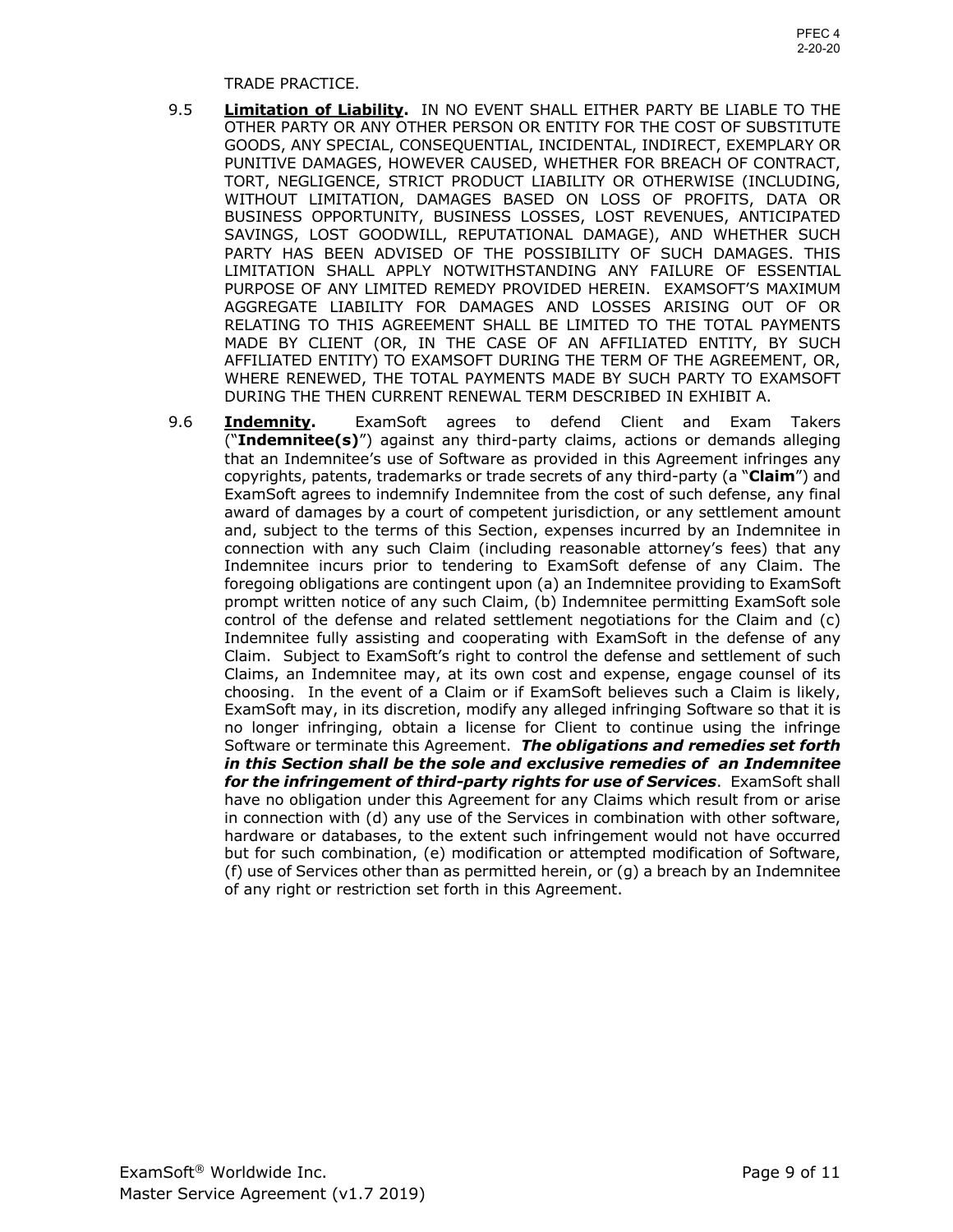### 10. **Miscellaneous.**

- 10.1 **Notices.** Except as otherwise specified in this Agreement, all notices, reports, consents, and approvals required or permitted to be given hereunder shall be in writing, signed by the party sending such notice, and sent postage or shipping receipted and charges prepaid by a nationally recognized overnight courier service at the address set forth above or in Exhibit A hereto or to such other address as may from time to time be designated by either party to the other in writing. Notice shall be deemed given upon receipt by the party to which it was mailed or transmitted as provided in this Section.
- 10.2 **Assignment.** Neither party may assign any of its rights or obligations under this Agreement, whether by operation of law or otherwise, without of the prior written consent of the other party (not to be unreasonably withheld). However, either party may assign this Agreement in its entirety without consent of the other party, to its affiliate and or Affiliated Entity, or in connection with a merger, acquisition, corporate reorganization, or sale of substantially all of its assets not involving a direct competitor of the other party.
- 10.3 **Waiver.** No term or provision herein shall be deemed waived and no breach excused unless such waiver or consent is in writing and signed by the party claimed to have waived or consented. Any consent by any party to or waiver of a breach by the other, whether express or implied, shall not constitute consent to, waiver of, or excuse for any other different or subsequent breach.
- 10.4 **Severability**. Should any term, condition, provision or part of this Agreement be found to be unlawful, invalid, illegal or unenforceable, that portion shall be deemed null and void and severed from the Agreement for all purposes, but such illegality, or invalidity or unenforceability shall not affect the legality, validity or enforceability of the remaining parts of this Agreement, and the remainder of the Agreement shall remain in full force and effect, unless such would be manifestly inequitable or would serve to deprive either party of a material part of what it bargained for in entering into this Agreement.
- 10.5 **No Agency.** Nothing contained in this Agreement and no action by either party will be deemed to constitute any party or any of such party's employees or agents to be an employee or agent of the other party or will be deemed to create any partnership, joint venture, association, syndicate among or between any of the parties, or will be deemed to confer on any party any express or implied right, power or authority to enter into any agreement or commitment, express or implied, or to incur any obligation or liability on behalf of the other party.
- 10.6 **FERPA**. ExamSoft acknowledges that access to and use of Exam Taker certain User Data is subject to the requirements of Family Educational Rights and Privacy Act of 99.31(a)(1)(B)(1-3). ExamSoft further acknowledges and agrees that it shall maintain the confidentiality, and shall not re-disclose, personally identifiable information from education records except as authorized by the University in writing pursuant to the requirements of §99.33(a) governing the use and redisclosure of 1974 (FERPA). ExamSoft hereby acknowledge and agrees to comply 34 CFR § personally identifiable information from education records.
- 10.7 **ADA Compliance**. ExamSoft represents that it has retained a consultant to conduct a gap analysis of the Services to determine if the Services are in compliance with applicable rules and regulations regarding the Americans with Disabilities Act (ASA) and are in conformance with, at a minimum, Web Contact Accessibility Guidelines (WCAG) 2.1, Level AA, and if not ExamSoft will use all commercially reasonable efforts to update the Services so as to be in conformance therewith. If the consultant identifies gaps between the Services that such standards, ExamSoft will use commercially reasonable efforts to conform the Service with reasonable diligence to such standard.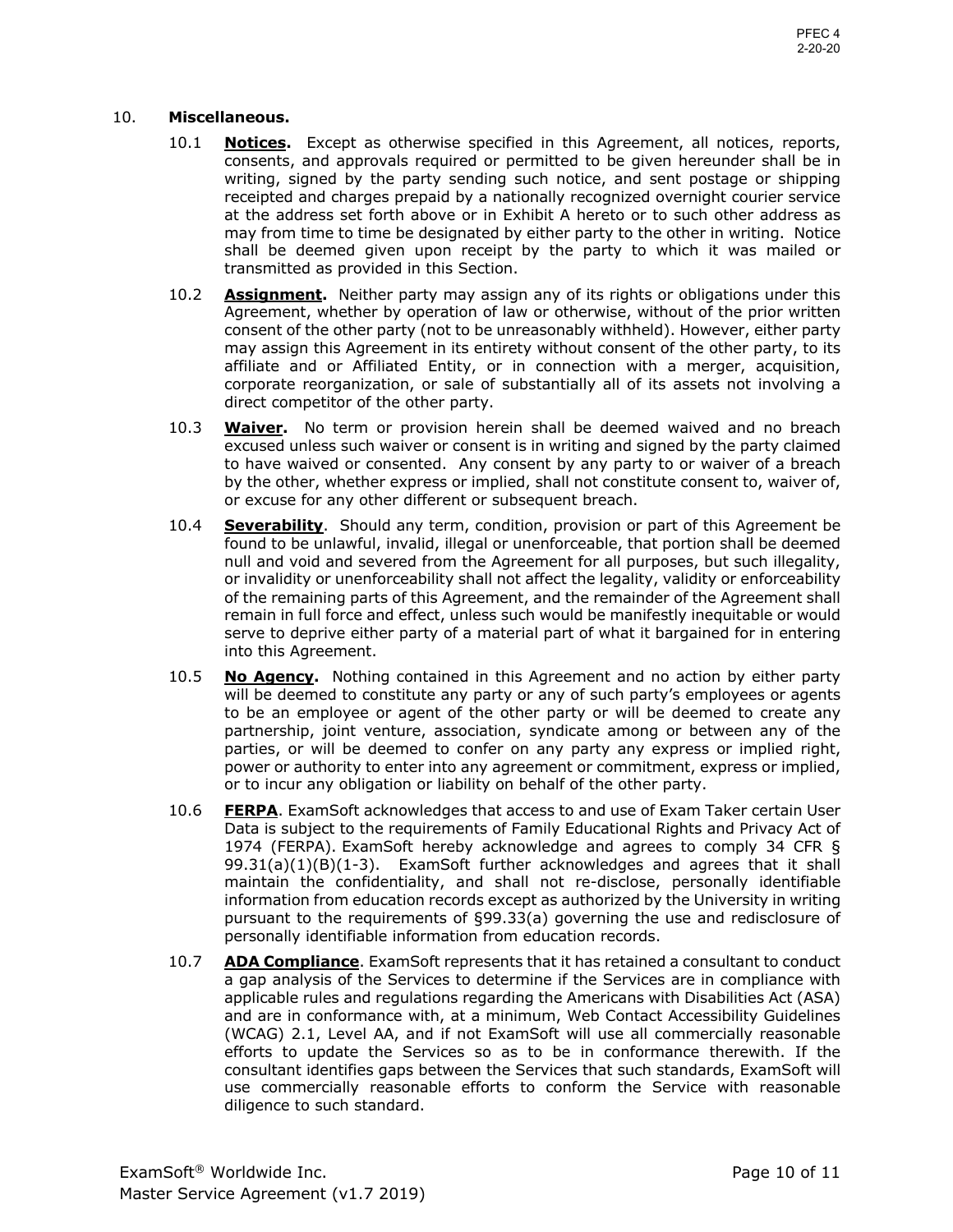- 10.8 **Governing Law**. This Agreement shall be governed, construed and enforced in accordance with the laws of the State of Texas (without regard to the principles of conflicts of law). This Agreement has been entered into in Dallas County, Texas and it shall be performable for all purposes in Dallas County, Texas. Any action or proceeding concerning, related to, regarding, or commenced in connection with the Agreement must be brought in a state or federal court located in Dallas County, jurisdiction of such courts and waive any objection they may now or hereafter have as to the venue of any such action or proceeding brought in any such court, or that any such court is an inconvenient forum. Texas, and the parties to the Agreement hereby irrevocably submit to the personal
- 10.9 **Survival.** The provisions of this Agreement setting forth the parties' rights and confidentiality, governing law, and notice, in addition to any amounts due and owing from one party to the other shall survive termination or expiration of this obligations with respect to warranties, intellectual property, indemnity, Agreement.
- 10.10 **Authority.** Each person signing this Agreement represents and warrants that he or she is duly authorized and has legal capacity to execute and deliver this Agreement. Each party represents and warrants to the other that execution and delivery of this Agreement, and the performance of such party's obligations hereunder, have been duly authorized and that the Agreement is a valid and legal agreement binding on such party and enforceable in accordance with its terms.
- 10.11 **Entire Agreement.** This Agreement, including the Exhibits or Work Order appended hereto or made a part hereof by reference, constitutes the final, complete, and exclusive statement of the terms of the Agreement between the parties, including without limitation Client's rights to use Services and the payments due, and supersedes all prior agreements, either written or oral, between the parties, and is intended as a final expression of their Agreement. The Agreement shall not be modified or amended except in writing signed by the parties hereto and specifically referring to this Agreement. This Agreement shall take precedence over any other documents, which may conflict with said Agreement.

## **[SIGNATURE PAGE FOLLOWS]**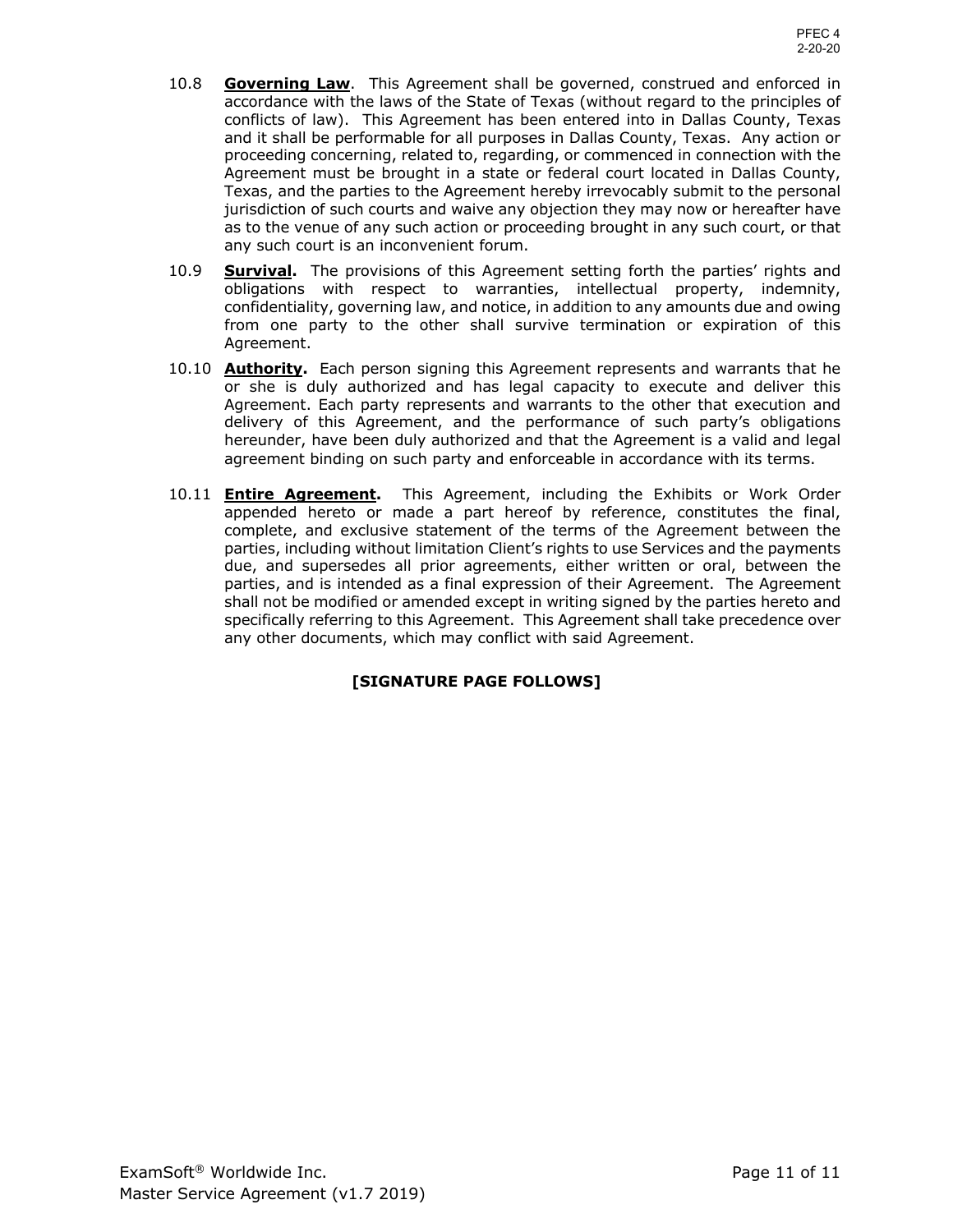| Client:    | <b>Office of Professional Foresters Registration</b> | Corp:      | ExamSoft Worldwide, Inc.                                                                                             |
|------------|------------------------------------------------------|------------|----------------------------------------------------------------------------------------------------------------------|
|            |                                                      |            |                                                                                                                      |
| Signature: | <u> 1986 - Johann Stein, fransk kampens og f</u>     | Signature: | <u> 1980 - Jan Stein Stein Stein Stein Stein Stein Stein Stein Stein Stein Stein Stein Stein Stein Stein Stein S</u> |
| Printed:   |                                                      | Printed:   |                                                                                                                      |
| Title:     |                                                      | Title:     |                                                                                                                      |
| Date:      |                                                      | Date:      |                                                                                                                      |
|            |                                                      |            |                                                                                                                      |

## **IN WITNESS WHEREOF**, the parties have executed this Agreement as of the Effective Date.

Tax Identification: 65 0836105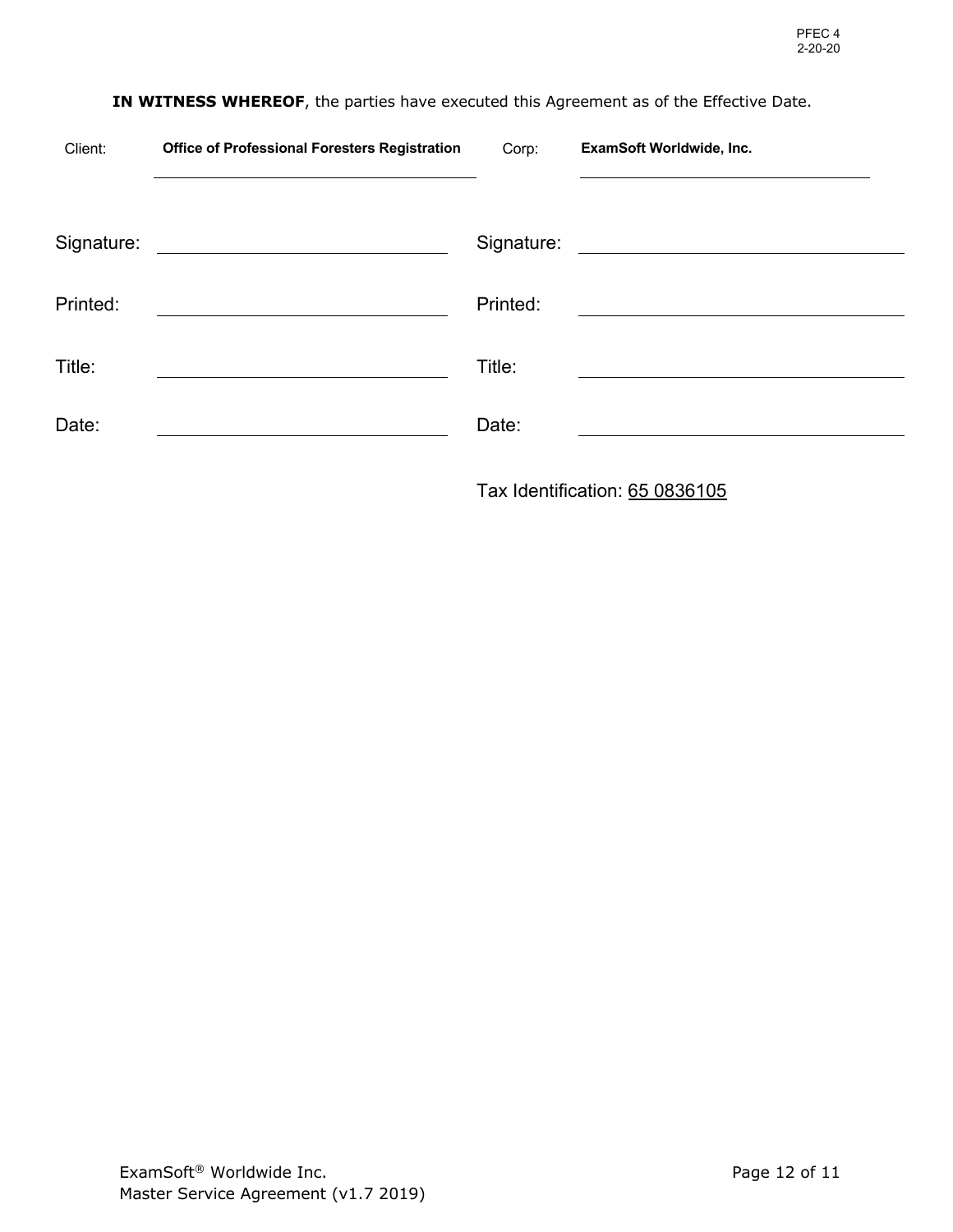## **Business Terms to the ExamSoft Master Services Agreement Exhibit A**

| <b>Client/Affiliated Entity:</b>                                                  |                   | <b>California Board of Forestry and Fire Protection</b> |                           |  |  |  |
|-----------------------------------------------------------------------------------|-------------------|---------------------------------------------------------|---------------------------|--|--|--|
| Key Admin Name: Dan Stapleton                                                     |                   |                                                         |                           |  |  |  |
| Address: PO Box 944246<br>Title: Assistant Executive Officer, Foresters Licensing |                   |                                                         |                           |  |  |  |
| City: Sacramento                                                                  | State: CA         | Zip: <u>94244-2</u> 460                                 | Country: USA              |  |  |  |
| Email: dan.stapleton@bof.ca.gov                                                   | Phone: 9166536634 |                                                         | Salesperson: George Smith |  |  |  |

 The ExamSoft Worldwide, Inc. Master Services Agreement (the "Master License Agreement") between ExamSoft Worldwide, Inc. ("ExamSoft") and the Office of Professional Foresters Registration dated February 3, 2020 is incorporated herein by reference in its entirety. As used in this Exhibit A, the term "Agreement" means collectively (i) the Master Services Agreement, and (ii) this Exhibit A. In the event of a conflict between provisions of the Master Service Agreement and this Exhibit A, the provisions in this Exhibit A shall govern.

govern.<br>Effective upon execution by both parties, this Exhibit A replaces and supersedes all prior Exhibit A Business Terms, if any, between ExamSoft and Client named in this Exhibit A, and the provisions herein apply solely to the new Term of this Agreement as set forth below.

## **I. Term**

 The term of this Addendum covers the following academic periods ("Period"). The initial Period of this Exhibit A begins Wednesday, April 01, 2020 and ends September 30, 2023.

## **II. Fees**

In consideration for the license granted hereunder, Client agrees to prepay a "Base Amount" as follows:

| <b>Period</b>            | <b>Begin</b><br><b>Date</b> | <b>End</b><br><b>Date</b> | Product/<br><b>Service</b>                      | <b>Description</b>                                                                                                                                                                                                                                                                                                                                                                                                                                                                                                                                                                                                                              | <b>License</b><br>Fee | <b>Minimum</b><br><b>Licenses</b> | <b>Base</b><br><b>Amount</b> |
|--------------------------|-----------------------------|---------------------------|-------------------------------------------------|-------------------------------------------------------------------------------------------------------------------------------------------------------------------------------------------------------------------------------------------------------------------------------------------------------------------------------------------------------------------------------------------------------------------------------------------------------------------------------------------------------------------------------------------------------------------------------------------------------------------------------------------------|-----------------------|-----------------------------------|------------------------------|
| <b>RAMP</b><br><b>UP</b> | 4/1/2020                    | 9/30/2020                 | Early Item<br>Banking Only                      | Early access to training &<br>ExamSoft Ei website to item<br>bank (flat fee of \$800/month)                                                                                                                                                                                                                                                                                                                                                                                                                                                                                                                                                     | \$0.00                | 1.00                              | \$0.00                       |
| <b>RAMP</b><br><b>UP</b> | 10/1/2020                   | 12/31/2020                | Implementation<br>Package:<br>Fundamental       | Designated Implementation<br>Consultant and Trainer, up to<br>8 virtual training/consultation<br>sessions, and access to<br>ExamSoft 101 resources.<br>Initial creation/import of: up<br>to 1,000 questions provided<br>by client (must be same<br>format; categories/titles not<br>included), Examplify mock<br>exam for students, ExamSoft<br>pre-built category structure<br>for program type. One<br>mutually agreed upon day of<br>onsite training to be booked<br>30 days in advance OR import<br>of 1,000 additional questions<br>provided by client (must be<br>same format; categories/titles<br>not included). (Duration: 90<br>days) | \$3,500.00            | 1.00                              | \$3,500.00                   |
| 1                        | 10/1/2020                   | 9/30/2021                 | ExamSoft<br>Essential<br>Solution (Per<br>Exam) | The Essential Solution<br>includes the following<br>products: Portal access for<br>exam authoring/delivery,<br>scoring & reporting, Examplify<br>(Windows + Mac & iPad<br>usage), and faculty and exam<br>taker support.                                                                                                                                                                                                                                                                                                                                                                                                                        | \$39.00               | 100.00                            | \$3,900.00                   |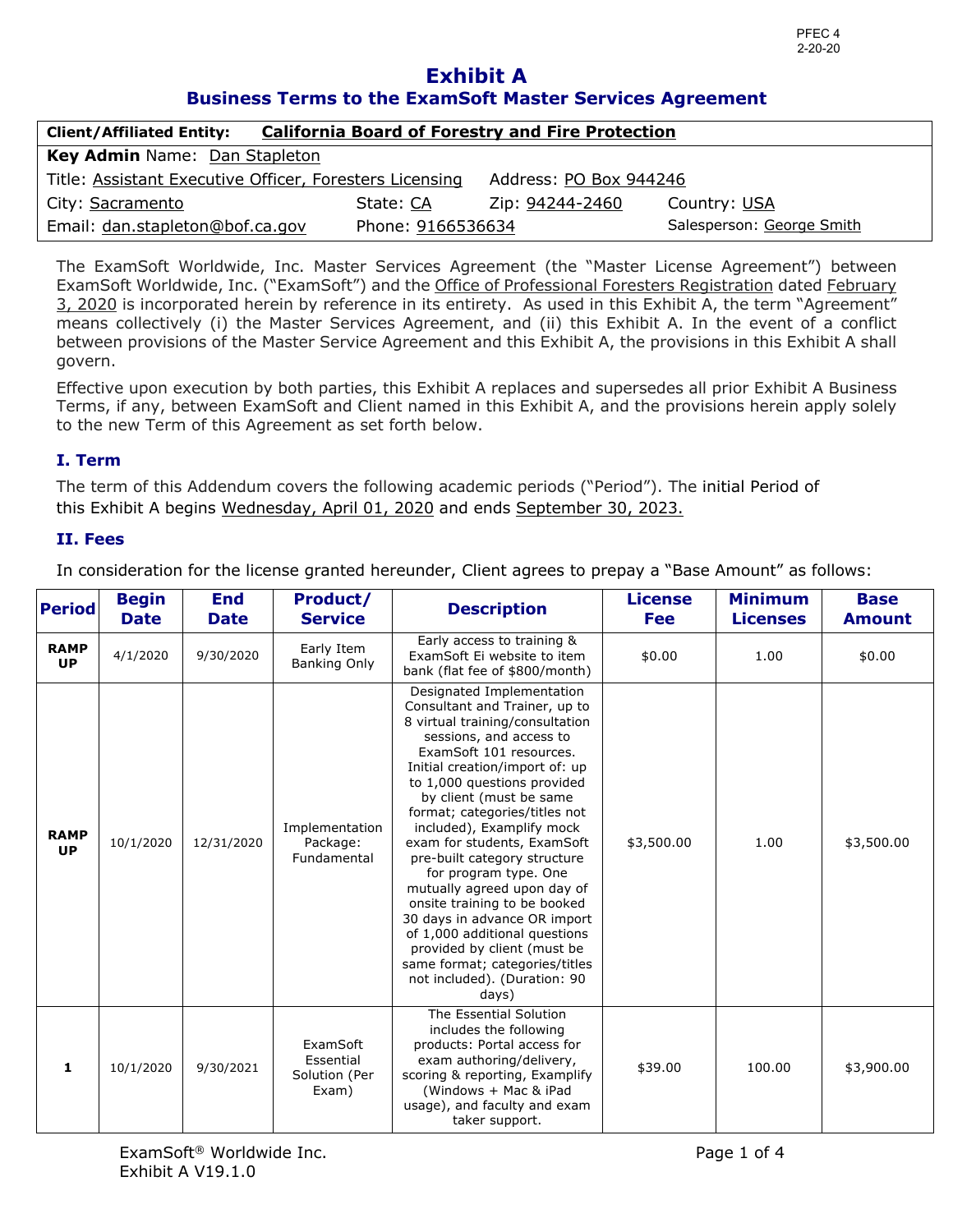#### PFEC 4 2-20-20

| 1              | 10/1/2020 | 9/30/2021 | Ei: Exam<br>Intelligence<br>(Win $+$ Mac<br>only) | Item banking, exam<br>authoring/delivery (Win+Mac<br>only), scoring & reporting,<br>Admin Portal. Includes initial<br>consultation and standard<br>setup support of one<br>computer lab for use of<br>Examplify, to be completed<br>within 30 days of agreement<br>start date.                | \$0.00  | 100.00 | \$0.00     |
|----------------|-----------|-----------|---------------------------------------------------|-----------------------------------------------------------------------------------------------------------------------------------------------------------------------------------------------------------------------------------------------------------------------------------------------|---------|--------|------------|
| 1              | 10/1/2020 | 9/30/2021 | Examplify for<br>iPad                             | Secure iPad testing                                                                                                                                                                                                                                                                           | \$0.00  | 100.00 | \$0.00     |
| 1              | 10/1/2020 | 9/30/2021 | <b>Full Support</b><br>Package                    | Unlimited phone, email and<br>live chat support for exam<br>takers and unlimited phone<br>and email support for all<br>program faculty including a<br>designated Client Success<br>Specialist, ExamSoft<br>University (self-help<br>resources) and Get<br>Satisfaction Community<br>Exchange. | \$0.00  | 1.00   | \$0.00     |
| $\overline{2}$ | 10/1/2021 | 9/30/2022 | ExamSoft<br>Essential<br>Solution (Per<br>Exam)   | The Essential Solution<br>includes the following<br>products: Portal access for<br>exam authoring/delivery,<br>scoring & reporting, Examplify<br>(Windows + Mac & iPad<br>usage), and faculty and exam<br>taker support.                                                                      | \$39.00 | 100.00 | \$3,900.00 |
| $\overline{2}$ | 10/1/2021 | 9/30/2022 | Ei: Exam<br>Intelligence<br>$(Win + Mac$<br>only) | Item banking, exam<br>authoring/delivery (Win+Mac<br>only), scoring & reporting,<br>Admin Portal. Includes initial<br>consultation and standard<br>setup support of one<br>computer lab for use of<br>Examplify, to be completed<br>within 30 days of agreement<br>start date.                | \$0.00  | 100.00 | \$0.00     |
| $\overline{2}$ | 10/1/2021 | 9/30/2022 | Examplify for<br>iPad                             | Secure iPad testing                                                                                                                                                                                                                                                                           | \$0.00  | 100.00 | \$0.00     |
| $\overline{2}$ | 10/1/2021 | 9/30/2022 | <b>Full Support</b><br>Package                    | Unlimited phone, email and<br>live chat support for exam<br>takers and unlimited phone<br>and email support for all<br>program faculty including a<br>designated Client Success<br>Specialist, ExamSoft<br>University (self-help<br>resources) and Get<br>Satisfaction Community<br>Exchange. | \$0.00  | 1.00   | \$0.00     |
| 3              | 10/1/2022 | 9/30/2023 | ExamSoft<br>Essential<br>Solution (Per<br>Exam)   | The Essential Solution<br>includes the following<br>products: Portal access for<br>exam authoring/delivery,<br>scoring & reporting, Examplify<br>(Windows + Mac & iPad<br>usage), and faculty and exam<br>taker support.                                                                      | \$39.00 | 100.00 | \$3,900.00 |
| 3              | 10/1/2022 | 9/30/2023 | Ei: Exam<br>Intelligence<br>$(Win + Mac$<br>only) | Item banking, exam<br>authoring/delivery (Win+Mac<br>only), scoring & reporting,<br>Admin Portal. Includes initial<br>consultation and standard<br>setup support of one                                                                                                                       | \$0.00  | 100.00 | \$0.00     |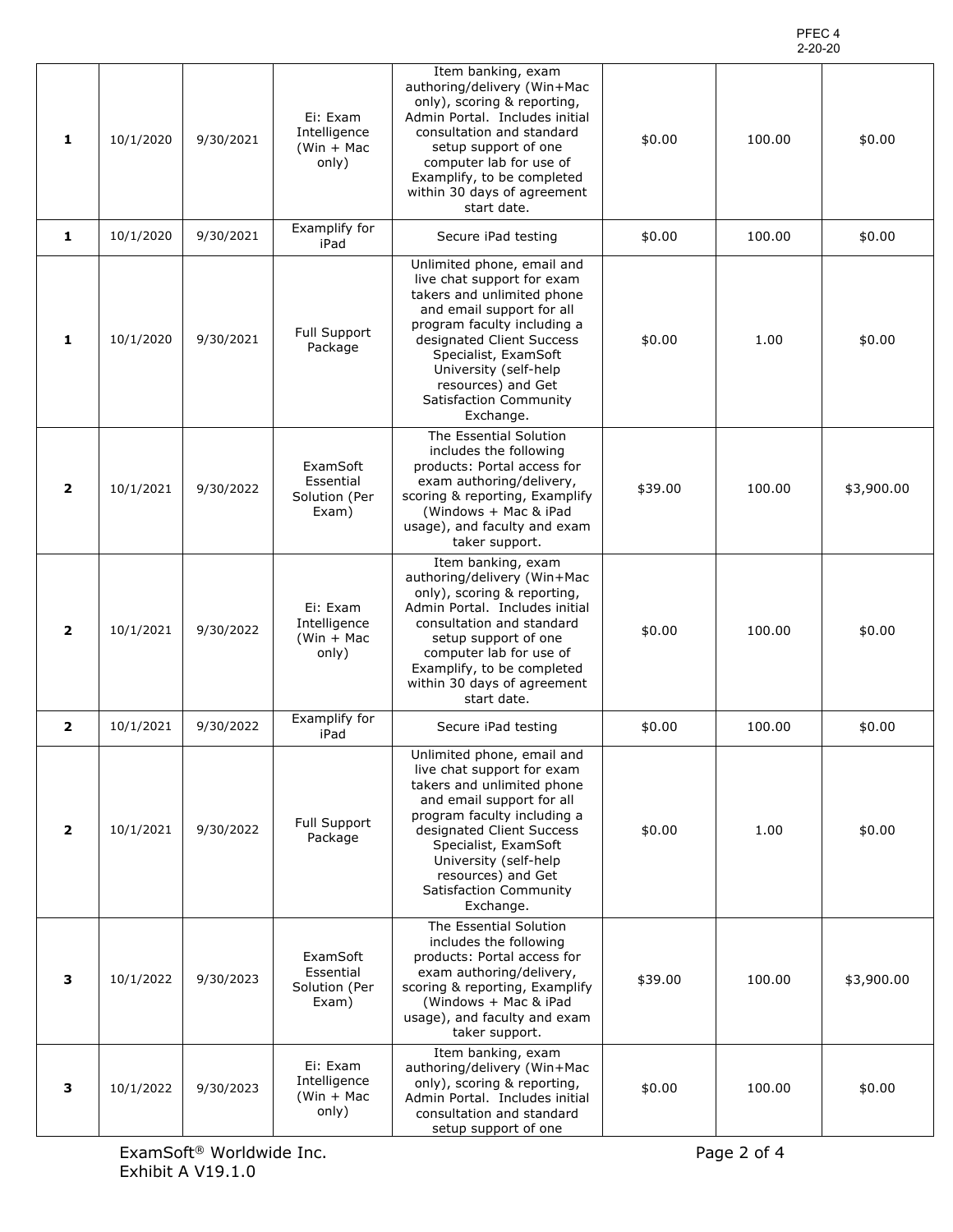| ۲<br>⊢<br>◡<br>€.<br>4 |  |
|------------------------|--|
| ンローンロ<br>٠,            |  |

|   |           |           |                                | computer lab for use of<br>Examplify, to be completed<br>within 30 days of agreement<br>start date.                                                                                                                                                                                           |        |        |        |
|---|-----------|-----------|--------------------------------|-----------------------------------------------------------------------------------------------------------------------------------------------------------------------------------------------------------------------------------------------------------------------------------------------|--------|--------|--------|
| з | 10/1/2022 | 9/30/2023 | Examplify for<br>iPad          | Secure iPad testing                                                                                                                                                                                                                                                                           | \$0.00 | 100.00 | \$0.00 |
| 3 | 10/1/2022 | 9/30/2023 | <b>Full Support</b><br>Package | Unlimited phone, email and<br>live chat support for exam<br>takers and unlimited phone<br>and email support for all<br>program faculty including a<br>designated Client Success<br>Specialist, ExamSoft<br>University (self-help<br>resources) and Get<br>Satisfaction Community<br>Exchange. | \$0.00 | 1.00   | \$0.00 |

\*All prices quoted in USD

## **First Payment Invoiced:** Wednesday, April 01, 2020  **Ramp Up Period Total:** \$3,500.00 **Period 1 Total:** \$3,900.00

 A billable Exam Taker shall be defined as one who uses the testing software to download at least one exam, or who takes a bubble sheet/Scantron-type exam which is processed and graded through Software, or is otherwise assessed via the Software (e.g. rubrics).

 The Base Amount during each Period shall enable up to the indicated "Minimum Licenses" number of Client's Exam Takers to become an Exam Taker. For every Exam Taker in excess of each Period's Minimum Licenses, Client shall pay the License Fee for that respective Period as provided above ("Surplus"). The Base Amount shall be due upon receipt of invoice on or about each Period's respective Begin Date. ExamSoft shall invoice Client for any Surplus s periodically according to the Client applicable schedule (e.g. end of a semester, trimester, cohort, etc.).

 All payments required by this Agreement are exclusive of all sales, use, excise and other taxes, if any, and Client will bear and be responsible for the payment of all such charges, regardless of when invoiced, excluding taxes based upon ExamSoft's net income.

Send all payments to:

 5001 LBJ Freeway, Suite 700 Dallas, TX 75244 USA ExamSoft Worldwide, Inc. Phone: (954) 429-8889

## **[SIGNATURE PAGE FOLLOWS]**